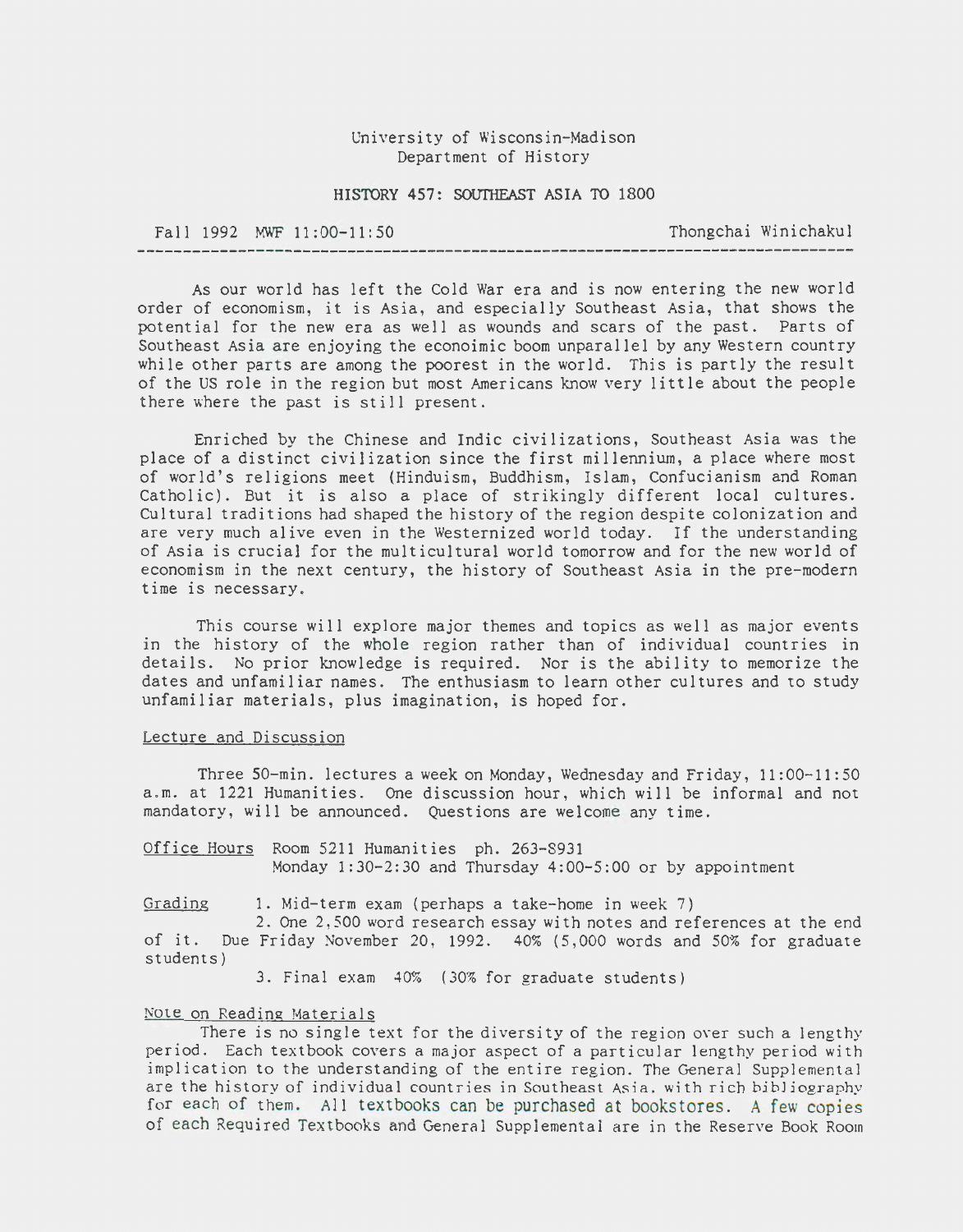(at College Library). Those weekly required readings which are not in textbooks will be in the course-package (for sale at the Humanities Copy Center).

Students should do the required reading before the lecture each week. Supplementary Reading in each week are those studies in more details and depth on specific topics for your interest and may be useful as starting points for your research paper.

Required Textbooks

Coedes, George. The Making of Southeast Asia. Higham, Charles. The Archaeology of Mainland Southeast Asia.

Hall, Kenneth. The Maritime Trade and Early History of Southeast Asia. Reid, Anthony. Southeast Asia in the Age of Commerce 1450-1860, Volume

One: the Lands Below the Winds.

Recommended Textbooks

Coedes, George. The Indianized States of Southeast Asia. Wolters, O.W. History, CUlture, and Region in Southeast Asian Perspective.

General Supplemental (The first two items with the @mark are the very useful encyclopedia-like political history of the whole region.)

@Hall, D.G.E. History of South East Asia.

@Cady, John F. Southeast Asia: Its Historical Development.

Legge, J.D. Indonesia.

Andaya, Barbara and Leonard. A History of Malaysia.

Wyatt, David K. A Short History of Thailand.

Chandler, David P. A History of Cambodia.

Buttinger, Joseph. The Smaller Dragon: the Political History of Vietnam. Harvey, G.E. History of Burma.

CUshner, Nicholas. Spain in the Philippines.

Phelan, J.L. The Hispanisation of the Philippines:Spanish Aims and Filipino Responses 1565-1700

#### COURSE SCHEDULE

 $(* = required reading, the rest are supplementary)$ 

- Week 1 (Sept.2) Introduction
	- What is Southeast Asia? No required reading. - Diversity and similarity
- Week 2 (Sept 7) Prehistory

- The old theory of great migrations

- The new theory of early settlements
- \* Coedes, G. The Making of South-East Asia. pp.10-33.
- \* Higham, Charles. The Archaeology of Mainland Southeast Asia. pp.15-30, 153-238.
- Smith, R.B. and Watson, W. eds. Early Southeast Asia: Essays in Archaeology, History and Historical Geography. pp. 9-14 and the article by Bennet Bronson, pp.315-36, and C.Y. Ronald, pp.262-72.

Solheim, Wilhelm G. "The New Look of Southeast Asian Prehistory," Journal of Siam Society 60, pt.1 (1972): 1-20.

Pelzer, Karl J. Pioneer Settlement in the Asiatic Tropics: Studies in Land Utilization and Agricultural Colonization in Southeast Asia.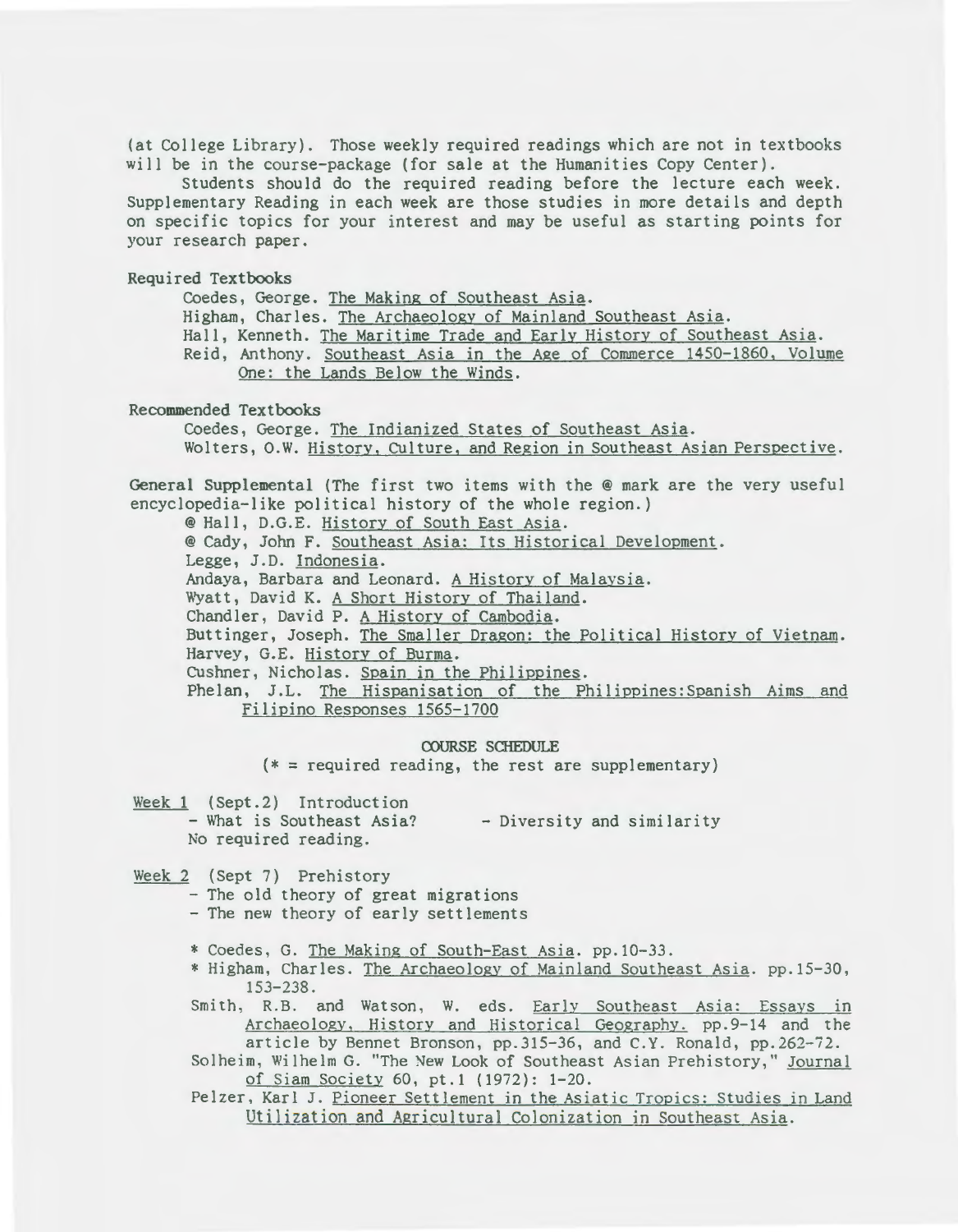Week 3 (Sept 14) The First Millennium: Early States<br>- Southeast Asia as a region - Early states - Southeast Asia as a region

\* Wolters, O.W. History, Culture and Region. pp.34-44.

\* Coedes, G. The Making of South-East Asia. pp.39-49.

\* Higham, Charles. The Archaeology of Mainland SEAsia. pp.239-320.

Coedes, George. Indianized States of Southeast Asia. pp.36-109.

- Hall, Kenneth R. ''State and Statecraft in Early Srivijaya," in Explorations in Early Southeast Asian History: the Origins of Southeast Asian Statecraft. ed. Kenneth R. Hall and John K. Whitmore, pp.61-106.
- Wolters, O.W. Early Indonesian Commerce: A Study of the Origin of Srivijaya. chap.2,4,5,11-13.
- Bronson, Bennet. "The Archaeology of Sumatra and the Problems of Srivijaya," in Early Southeast Asia. ed. Smith and Watson, pp.394- 405.
- Taylor, Keith. The Birth of Vietnam.
- Luce, G.H. "The Ancient Pyu," in The Burmese Research Society: 50th Anniversary Publication, vol. 2, pp. 307-21; or in Journal of the Burmese Research Society [JBRS] 27 (1937), pp. 239-53.

. "Old Kyause and the Coming of the Burmans," JBRS 42 (1959), pp.75-109.

Wales, H.G.Q. Dvaravati: the Earliest Kingdom of Siam.

Srisakra Vallibhotama. "Political and Cultural Continuities at Dvaravati Sites," in Southeast Asia in the 9th to 14th Century. ed. David Marr and A.C. Milner, pp.229-38.

- Week 4 (Sept 21) Indianization and the Formation of Early States -Indianization vs. Localization - Economic and religious factors
	- \* Hall, Kenneth R. Maritime Trade and State Development in Early Southeast<br>Asia. pp. 1-25, 48-77, 136-68.
	- \* Coedes, George. Indianized States of Southeast Asia. pp. 14-35.

\*Wolters, O.W. History, Culture and region. pp. 45-68.

Mabbett, I.W. "The Indianization of Southeast Asia: Reflections on the Pre-Historical Sources," Journal of Southeast Asian Studies [JSEAS) 8 (1977), pp. 1-14.

. " The Indianization of Southeast Asia: Reflections on the Historical Sources," JSEAS 8 ( 1977), pp. 143-61.

Wolters, O.W. "Khmer 'Hinduism' in the Seventh Century," in Early Southeast Asia ed. Smith and Watson, pp. 427-42.

Shorto, H.L. "The Dewatu Sotapan: A Mon Prototype of the 37 Nats," Bulletin of the School of Oriental and African Studies 30 (1967), pp. 127-41.

Wales, H.G.Q. The Universe Around Them: Cosmology and Cosmic Renewal in the Indianized Southeast Asia.

Luce, G.H. " Economic Life of the Early Burman," JBRS 30 (1940), pp.283-335.

Ishii, Yoneo, Thailand: the Rice-Growing Society. pp. 3-39. Geertz. Clifford, Agricultural Involution. pp. 12-37.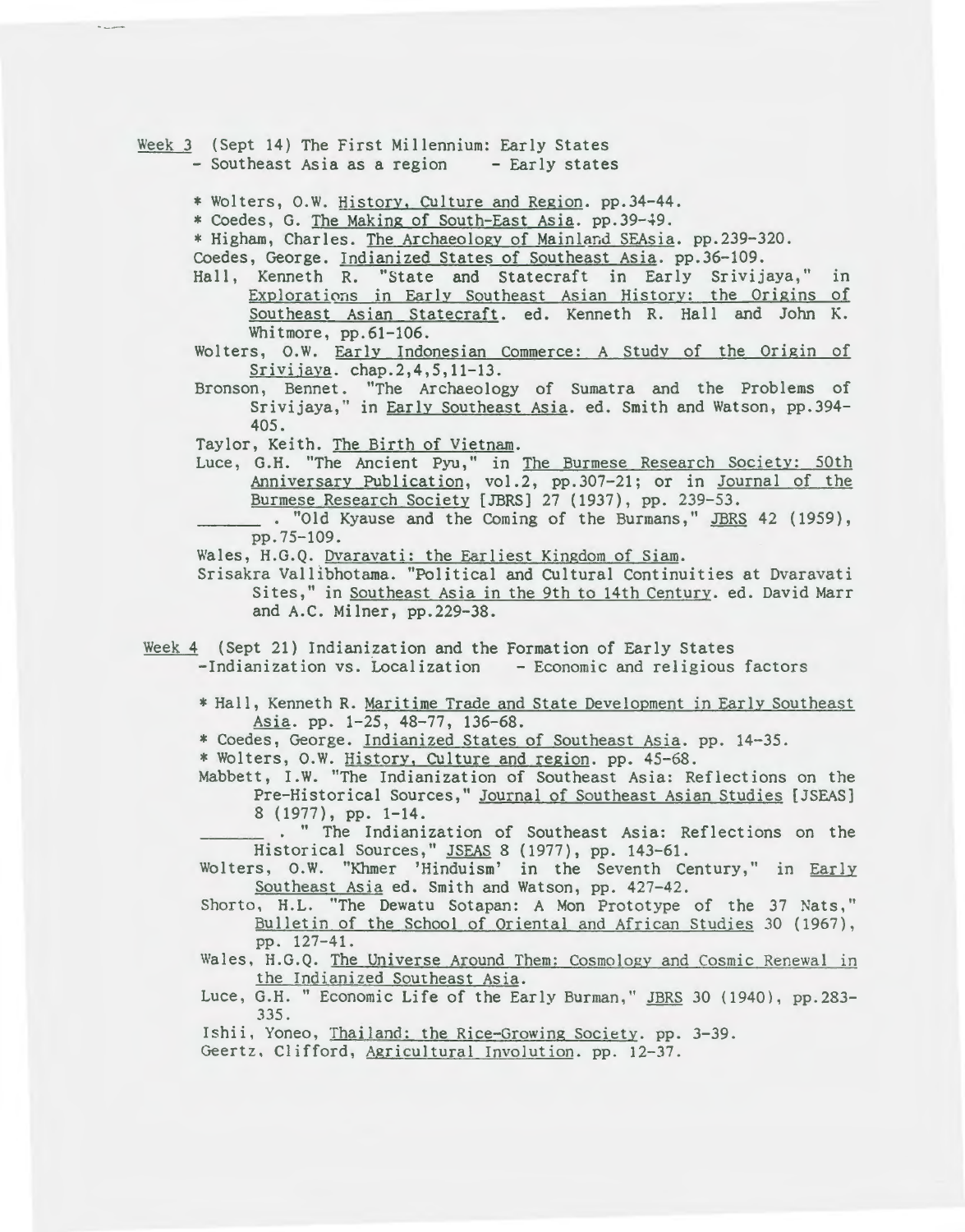Week 5 (Sept 28) Classical States

Pagan, Angkor, Srivijaya and central Java, Namviet,

 $\mu$  . Let  $\mu$  be

\*Hall, Kenneth R. Maritime Trade and State Development. pp. 78-102, 169-93 \* Higham, Charles. Archaeology of Mainland SEAsia. pp. 321-55. \* Coedes, George. The Making of South-East Asia. pp. 73-87. Coedes, George. Indianized States of Southeast Asia. pp. 110-88. Aung-Thwin, Michael. Pagan. part III (pp. 71-166). Luce, G.H. Old Burma Early Pagan, (3 vols.) Harvey, G.E. History of Burma. chap. 2 (pp. 21-70) Than Tun. Essays on the History of Buddhism in Burma. pp.3-102. Kulke, Hermann. "The Early and Imperial Kingdoms in Southeast Asian History," in Southeast asia in the 9th to 14th, pp. 1-22. Coedes, George. Angkor. Taylor, Keith. "The Rise of Dai Viet and the Establishment of Thang Long," in Explorations in Earlv Southeast Asian History. ed. Hall and Whitmore, pp. 149-93. Hall and Whitmore. "Southeast Asian Trade and the Isthmian struggle, 1000- 2000," in Explorations in Early South Asian History. pp.303-340. Wolters, O.W. Early Indonesian Commerce. chap.14 (pp. 229-54). Week  $6$  (Oct 5) Power, State and Kingship<br>- Idea of power - Kingship - Idea of power - Cosmology, macro/microcosm - Mandala state \* Anderson, Benedict. "The Idea of Power in Javanese Culture," in Culture and Politics in Indonesia ed. Claire Holt, pp.l-69. \* Heine-Geldern, Robert. Conceptions of State and Kingship in Southeast Asia.<br>\* Wolters, O.W. <u>History, Culture, and Region</u>. pp. 1-33. Hall, Kenneth R. "An Introductory Essay on Southeast Asian Statecraft in the Classical Period," in Explorations in Early Southeast Asian History ed. Hall and Whitmore, pp. 1-24. Geertz, Clifford. "Centers, Kings and Charisma: Reflections of the Symbolic of Power," in Geertz, Local Knowledge. (Also in Culture and Its Creator ed. J. Ben-David and T.N. Clark pp. 150-71.) Hanks, Lucien M. "Merit and Power in Thai Social Order," American Anthropologist 64 (1962), pp. 1247-61. Gesick, Lorraine, ed. Centers, Symbols and Hierarchies: Essays on the Classical States of Southeast Asia. See the articles by Shelly Errington, Michael Aung-Thwin, and Lorraine Errington. Aung-Thwin, Michael. Pagan. pp.lS-68. Kulke, Hermann. The Devaraja Cult. Mabbett, I.W. "Devaraja," Journal of Southeast Asian History 10 (1969), pp. 202-223. Reynolds, Frank E. and Mani B. Three Worlds According to King Ruang: A Thai Buddhist Cosmology. see introduction. Shorto, H.L. "The 32 Myos in the Medieval Mon Kingdom," Bulletin of the School of Oriental and African Studies 26 ( 1963), pp. 572-91.  $\sim$ "A Mon Genealogy of Kings: Observations on the Nidana Arambhakatha," in Historians of Southeast Asia ed. D.G.E.Hall, pp.63-72. Kirsch. A. Thomas. "Kinship, Genealogical Claims, and Societal Integration in Ancient Khmer Society: An Interpretation," in Southeast Asian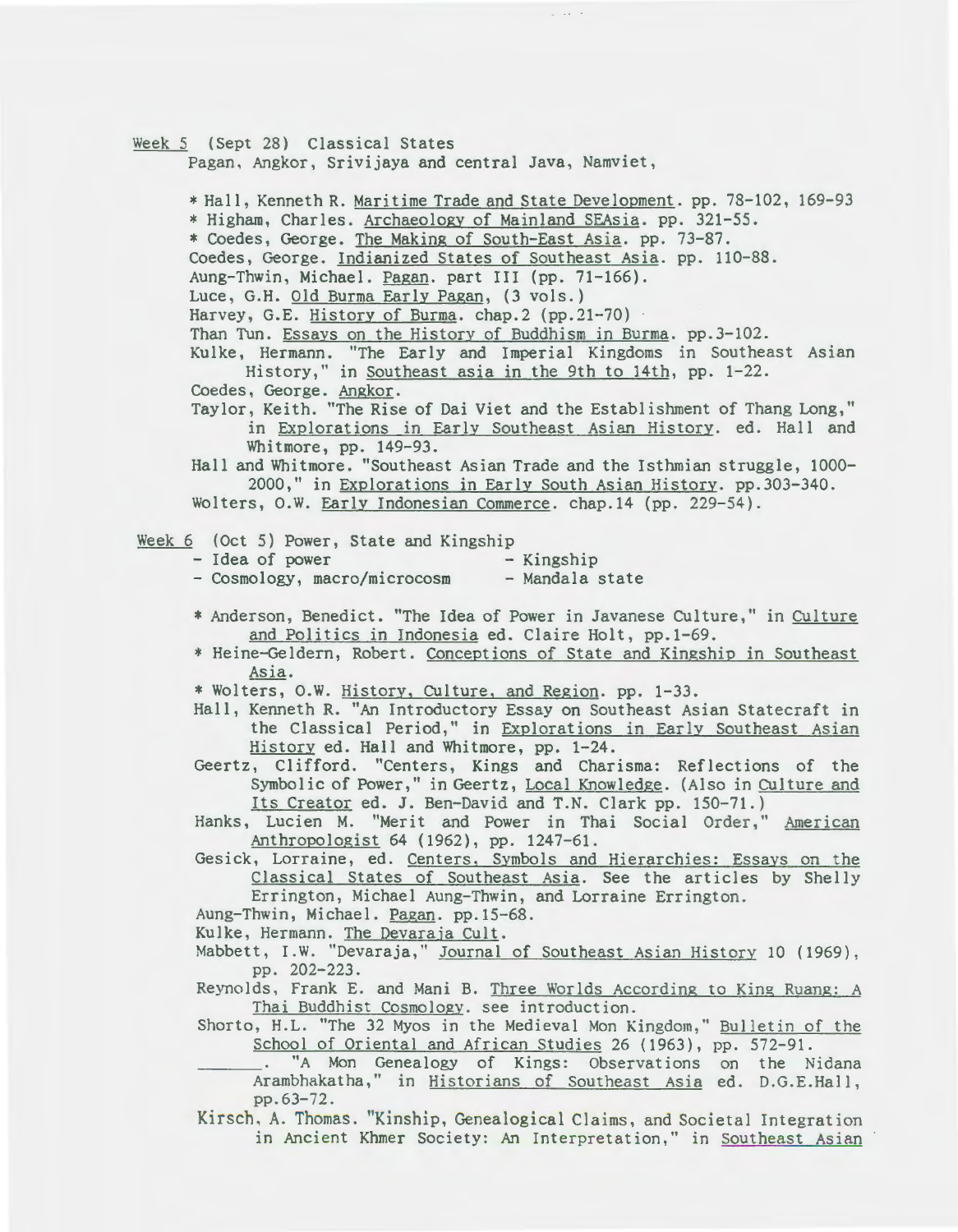History and Historiography ed. C.D.Cowan and O.W.Wolters, pp.190-202 Tambiah, S.J. World Conqueror and World Renouncer. chap.4; or "The

Galactic Polity: the Structure of Traditional Kingdoms in Southeast Asia," Annals of the New York Academy of Sciences 293 (July 1977), pp. 69-97.

Taylor, Keith. "Authority and Legitimacy in the 11th Century Vietnam," in Southeast Asia in the 9th to 14th Century ed. Marr and Milner, pp.139-76.

Week 7 (Oct 12) The Thirteenth Century Turning Point -the Decline of Classical states - The Mongol invasion (Mid-term exam)

\* Coedes, George. The Making of South-East Asia. pp.l21-34. \* Hall, Kenneth R. Maritime Trade and State Development. pp.194-231. \* Coedes, George. Indianized States of Southeast Asia. pp. 189-234.

Aung-Thwin, Michael. Pagan. pp.169-89.

Bennet, P. "The Fall of Pagan," in Conference under the Tamarind Tree: Three Essavs in Burmese History.

Chandler, David P. A History of Cambodia. pp.55-75. Wolters, O.W. The Fall of Srivijaya in Malay History. chap.1-5. Kasetsiri, Charnvit. The Rise of Ayudhya. chap. 3-4 (pp.30-75).

Wyatt, David. A Short History of Thailand. pp.38-53.

- Week 8 (Oct 19) Consolidation of Power in the Mainland and the Battles for Supremacy ( 14th-18th c.)<br>- Pre-modern states - 1
	- Politics of overlordship and tributaries

\* Coedes, George. The Making of South-East Asia. pp.l37-230. Wyatt, David. A Short History of Thailand. pp.52-138. Kasetsiri, Charnvit. The Rise of Ayudhya. chap.7 (pp. 119-47). Harvey, G.E. History of Burma. chap. 3 & 6 (pp. 71-125, 151-216). Buttinger, Joseph. The Smaller Dragon. chap.3 (pp.129-76). Lieberman, Victor. "Ethnic Politics in Eighteenth Century Burma," Modern

Asian Studies 12 (1978), pp.455-82. Chandler, David. History of Cambodia. chap.5 (pp.77-98). Andaya, Barbara & Leonard. History of Malaysia. pp.62-68, 106-8. Bonney, R. Kedah 1771-1821: the Search for Security and Independence. Mangrai, Sao Saimuang. The Shan States and British Annexation. Cotter, Michael G. "Towards a History of the Vietnamese Southward Movement," JSEAH 9 (1968), pp. 12-34.

Week 9 (Oct 19) Islam and the Archipelago

- \*Hall, Kenneth. Maritime Trade and State Development. pp. 232-60.
- \* Reid, Anthony. "Trade and State Power in the 16th and 17th Century Southeast Asia," Proceedings of the Seventh IAHA Conference vol.l, pp. 391-419.
- \*Hooker, M.B. ed. Islam in Southeast Asia. pp.l-22.

\*Ibrahim, Ahmad, et al eds. Readings on Islam in Southeast Asia. pp.7-19. Lapidus, Ira M. A History of Islamic Societies. chap.19 (pp.467-88). Wolters, O.W. The Fall of Srivijava. pp. 77-127, 154-80.

Cowan, C.D. "Continuity and Change in International History of Maritime Southeast Asia," JSEAH 9 (1968), pp. 1-11.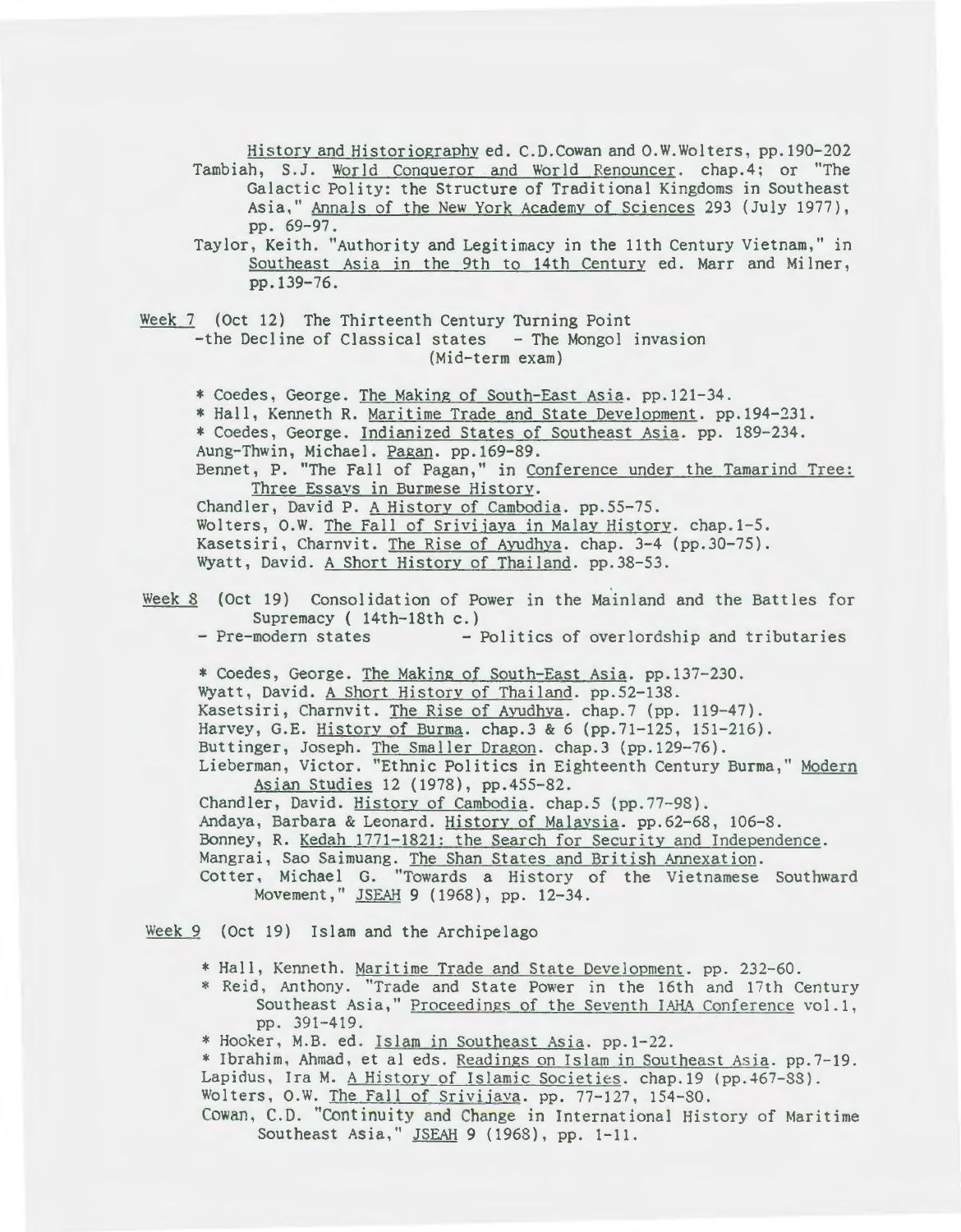Ricklefs, M.C. A History of Modern Indonesia c.1300 to the Present. chap.1

Week 10 (Nov 2) Religion, State and Society

\* Steinberg, David J. Jn Search of Southeast Asia. pp.37-48, 59-91. \* Geertz, Clifford. Religion of Java. pp. 121-30, 227-48. \* Hooker, M.B. ed. Islam in Southeast Asia. chap 2 by Milner pp.23-49.

Holt, P.M. et al eds. The Cambridee History of Islam vol.2, part VI, chap.l "Southeast Asian Islam to the eighteenth Century," pp.123-54.

Reynolds, Frank E. and Mani B. Three Worlds According to King Ruang: A Thai Buddhist Cosmology. intro.

"Rituals and Social Hierarchies: An Aspect of Traditional Religion in Buddhist Laos," History of Religions 9 (1969), pp.78-89; also published in Religion and Legitimation of Power in Thailand, Laos and Burma. pp.166-74.

Keyes, Charles F. "Millennialism, Theravada Buddhism and Thai Society," JAS 36, pp.283-302 .

- Hue-Tam Ho Tai. "Religion in Vietnam: A World of Gods and Spirits," pp.  $22 - 39.$
- Rafael, Vicente. "Confession, Conversion, and Reciprocity in Early Tagalog Society," pp. 320-39.
- Aung-Thwin, Michael. "The Role of Sasana Reform in Burmese History: Economic Dimensions of A Religious Purification," JAS 38 (1979), pp.671-88.<br>.. "A Reply to Lieberman," JAS 40 (1980), pp. 87-90.

- Lieberman, Victor. "The Political Significance of Religious Wealth in Burmese History," JAS 39 (1980), pp. 753-69.
- Week 11 (Nov 9) Pre-modern Societies: State Mechanism and Social organization
	- \* Reid, Anthony. Southeast Asia in the Age of Commerce 1450-1680: vol.1 the Lands Below the Winds. pp.11-31, 120-72.
	- \* \_\_\_\_\_\_. ed. Slavery, Bondage and Dependency in Southeast Asia. pp. 1-43. Geertz, Clifford. Agricultural Involution. pp. 38-46.

Hanks, Lucien M. Rice and Man: Agricultural Ecology in Southeast Asia.

Lieberman, Victor. Burmese Administrative Cycles: Anarchy and Conquest c. 1580-1760. pp. 15-32, 63-198.

Moertono, Soemarsaial. State and Statecraft in Old Java: A Study of the Later Mataram Period, 16th to 19th Century.

- Geertz, Clifford. Negara: The Theater State in the Nineteenth Century Bali.
- Hanks, Lucien M. "The Thai Social Order as Entourage and Circle," in Change and Persistence in Thai Society ed. G. William Skinner and A. Thomas Kirsch, pp. 197-218.
- Akin Rabibhadana. "The Clientship and Class Structure in Early Bangkok Period," in ibid. pp. 93-124 .

. The Organization of Thai Society in the Early Bangkok Period, 1782-1873.

Manguin, Pierre. " Shipshape Societies: Boat Symbolism and Political Systems in Insular Southeast Asia,: in Southeast Asia 9th to 14th Century. ed. Marr and Milner, pp. 187-214.

Wales, H.G.Q. Ancient Siamese Government and Administration.

Reid, Anthony, ed. Slavery, Bondage and Dependency in Southeast Asia. see another article by Reid in pp.156-81; and by others on individual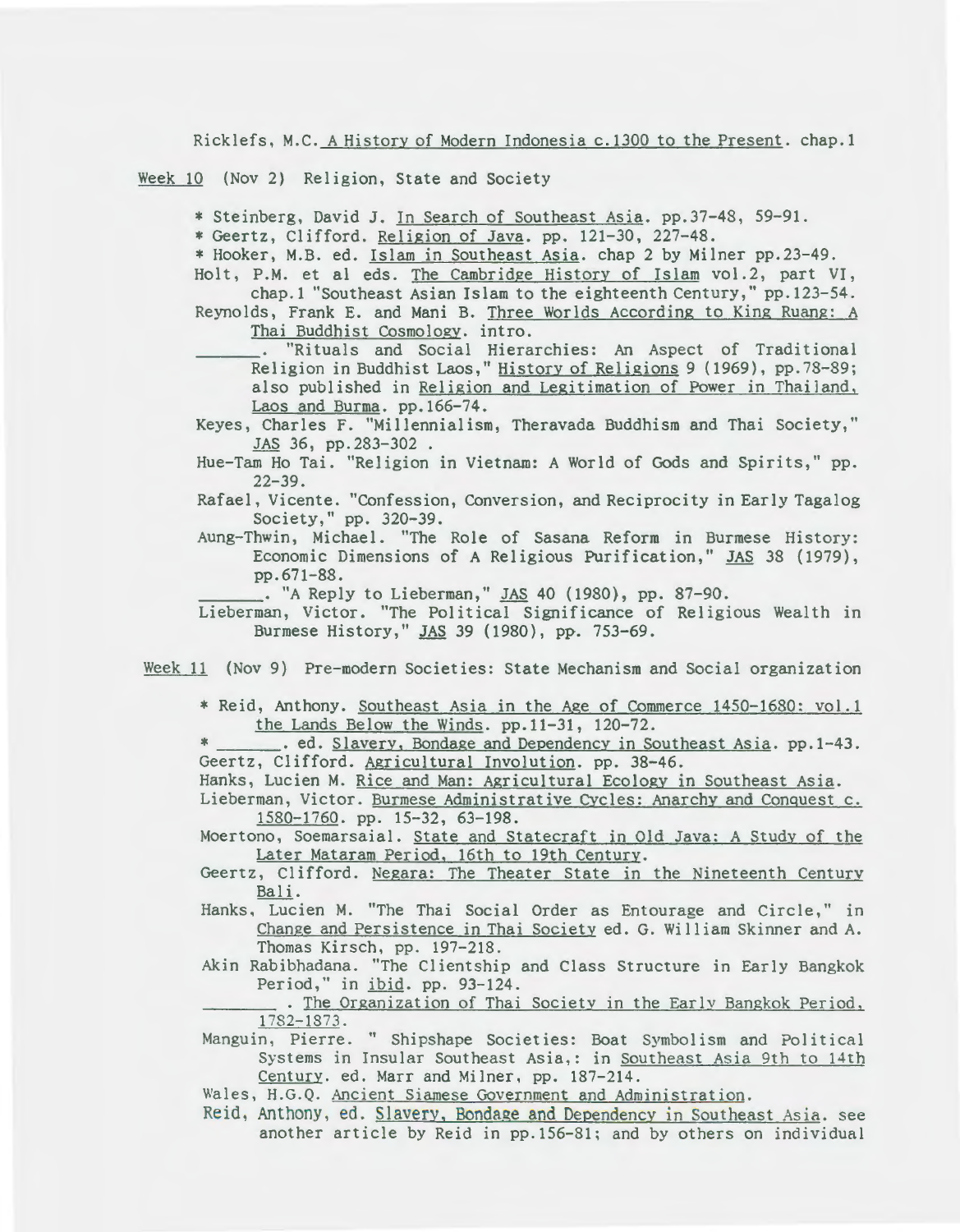countries. Popkin, Samuel. The Rational Peasant: the Political Economy of Rural Society in Vietnam. Woodside, Alexander. Vietnam and the Chinese Model. chap. 1-2. Week 12 (Nov 16) The Coming of the West (I)  $-Mercantilism$  and the Voyage to the East  $-Malacca$  -Philippines \*Hall, D.G.E. History of South East Asia. chap. 11,12,17 (pp.205-37, 321- 34) or \*Cady, John Southeast Asia. chap.9,11 (pp.173-90, 232-59 Reid, Anthony. "Trade and Problem of Royal Power in Aceh: Three Stages c.1550-1700," in Pre-colonial State Systems in Southeast Asia: The Malay Peninsula, Sumatra, Bali-Lombok, South Celebes. Andaya, Barbara & Leonard. History of Malaysia. pp.55-62, 76-113. Meilink-Roelofsz. Asian Trade and European Influences in the Indonesian Archipelago between 1500 and about 1630. Boxer, C.R. The Portuguese Seaborne Empire, 1415-1825. Smith, George V. The Dutch in Seventeenth Century Thailand. Hall, D.G.E. Early English Intercourse with Burma 1587-1743. Lieberman, Victor. "European, Trade and the Unification of Burma c. 1540- 1620," Oriens Extremes 27 (1980), pp. 203-26. Van Leur, J.C. The Indonesian Trade and Society. pp. 159-245. Week 13 (Nov 23) The Coming of the West (II) - The European rivalries in SEAsian arena - The Dutch V.O.C. \*cady, John Southeast Asia. chap.10 (pp.203-28). \*Hall, D.G.E. History of South East Asia. chap.15,16 (pp.290-320). \* Geertz, Clifford. Agricultural Involution. chap.4 {pp.47-82).

Legge, J.D. Indonesia. chap.4 (pp.71-89).

Furnival, J.S. Colonial Policy and Practice: A Comparative Study of Burma and Netherlands India.

Chauduri, K.N. The Trading World of Asia and the English East India Company 1660-1760.

(See also readings in Week 12)

Week 14 (Nov 30) Twilights of the Old World

\* Steinberg, David J. ed. In Search of Southeast Asia. pp.97-164.

\* Reynolds, Craig. "Buddhist Cosmography in Thai History, With Special Reference to Nineteenth Century Culture Change," Journal of Asian Studies [JAS] 35 (1976), pp. 203-220.

(Week 15 (Dec 15) Summary

Benda, Harry J. "The Structure of Southeast Asian History: Some Preliminary Observations," JSEAH 3 (1962), pp. 106-38.]